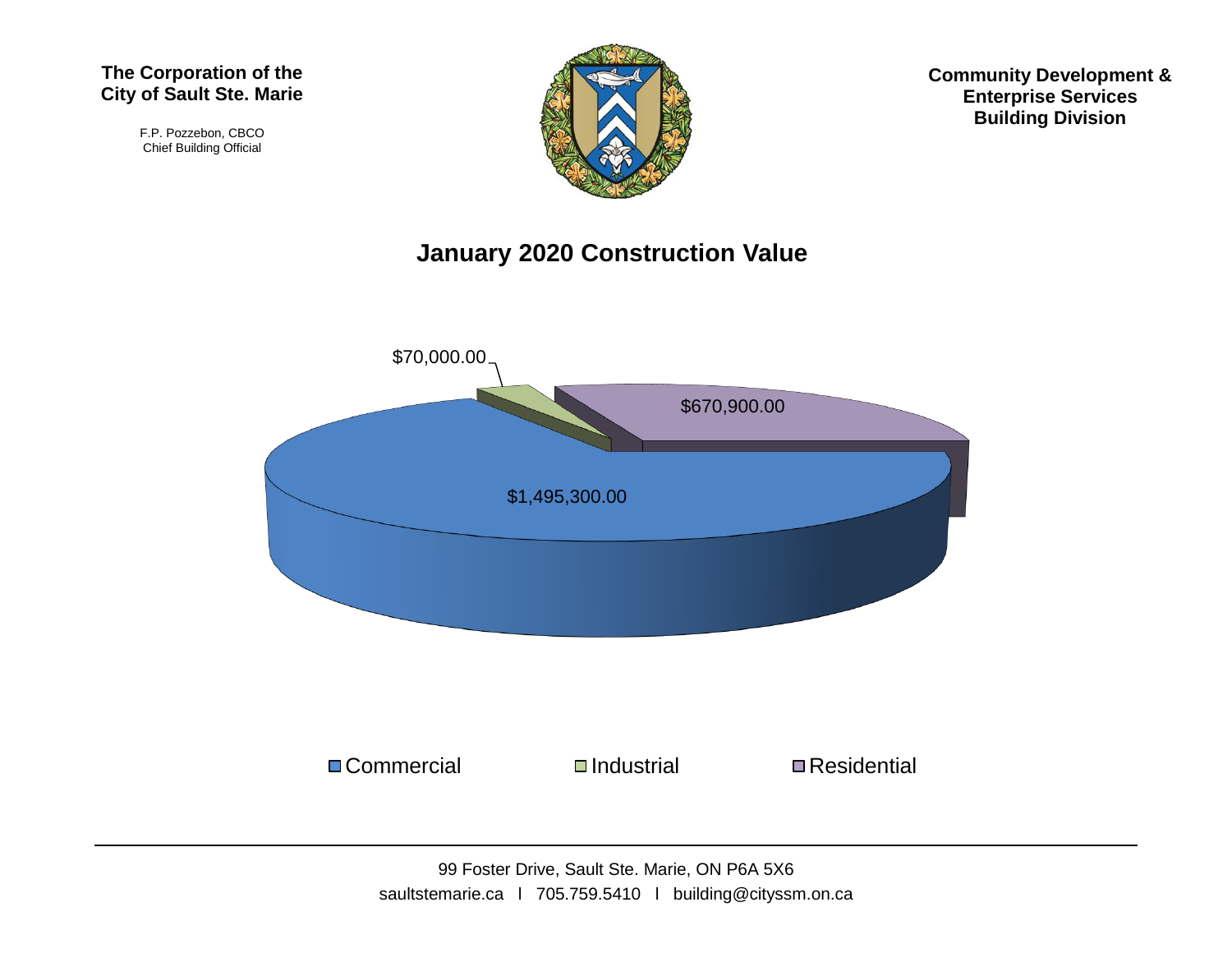

**Tel: (705) 759-5410 Fax: (705) 541-7165**

## **BUILDING PERMITS SUMMARY 2020/01/01 to 2020/01/31**

| <b>Building Type</b>                      | <b>New Construction</b> |                          |                         |                        | <b>Alterations and Additions</b> |                      | <b>Total</b>           |                          |                      |
|-------------------------------------------|-------------------------|--------------------------|-------------------------|------------------------|----------------------------------|----------------------|------------------------|--------------------------|----------------------|
|                                           | Num of<br><b>Units</b>  | Num of<br><b>Permits</b> | Value of<br><b>Work</b> | Num of<br><b>Units</b> | Num of<br><b>Permits</b>         | <b>Value of Work</b> | Num of<br><b>Units</b> | Num of<br><b>Permits</b> | <b>Value of Work</b> |
| <b>Commercial</b>                         |                         |                          |                         |                        |                                  |                      |                        |                          |                      |
| Hotel, hotel/motel,<br>motor hotel        | $\mathbf 0$             | 0                        | \$0.00                  | $\mathbf 0$            | 1                                | \$20,300.00          | $\mathbf 0$            | 1                        | \$20,300.00          |
| Motor vehicle show<br>room (new and used) | $\mathbf 0$             | 0                        | \$0.00                  | $\mathbf 0$            | 1                                | \$750,000.00         | $\mathbf 0$            | 1                        | \$750,000.00         |
| Office building                           | $\mathbf 0$             | 0                        | \$0.00                  | 0                      | $\overline{2}$                   | \$300,000.00         | $\mathbf 0$            | $\overline{2}$           | \$300,000.00         |
| Retail and wholesale<br>outlets           | $\mathbf 0$             | 0                        | \$0.00                  | $\mathbf 0$            | 1                                | \$125,000.00         | $\boldsymbol{0}$       | 1                        | \$125,000.00         |
| Retail complex                            | $\pmb{0}$               | 0                        | \$0.00                  | $\mathbf 0$            | 1                                | \$300,000.00         | $\mathbf 0$            |                          | \$300,000.00         |
| Total:                                    | $\mathbf 0$             | $\mathbf 0$              | \$0.00                  | 0                      | $\bf 6$                          | \$1,495,300.00       | $\bf{0}$               | $6\phantom{1}$           | \$1,495,300.00       |
| <b>Industrial</b>                         |                         |                          |                         |                        |                                  |                      |                        |                          |                      |
| Utility building                          | $\pmb{0}$               | 0                        | \$0.00                  | $\mathbf 0$            | 1                                | \$70,000.00          | $\pmb{0}$              |                          | \$70,000.00          |
| Total:                                    | $\bf{0}$                | $\mathbf{0}$             | \$0.00                  | $\mathbf 0$            | 1                                | \$70,000.00          | 0                      | 1                        | \$70,000.00          |
| <b>Residential</b>                        |                         |                          |                         |                        |                                  |                      |                        |                          |                      |
| Apartment -<br>Condominium                | $\pmb{0}$               | 0                        | \$0.00                  | $\mathbf 0$            | 1                                | \$80,000.00          | $\mathbf 0$            | 1                        | \$80,000.00          |
| Single House                              | $\pmb{0}$               | 0                        | \$0.00                  | $\mathbf 0$            | 35                               | \$590,900.00         | $\pmb{0}$              | 35                       | \$590,900.00         |
| Total:                                    | $\mathbf 0$             | 0                        | \$0.00                  | 0                      | 36                               | \$670,900.00         | $\bf{0}$               | 36                       | \$670,900.00         |
| <b>Grand Total:</b>                       | 0                       | 0                        | \$0.00                  | $\boldsymbol{0}$       | 43                               | \$2,236,200.00       | $\boldsymbol{0}$       | 43                       | \$2,236,200.00       |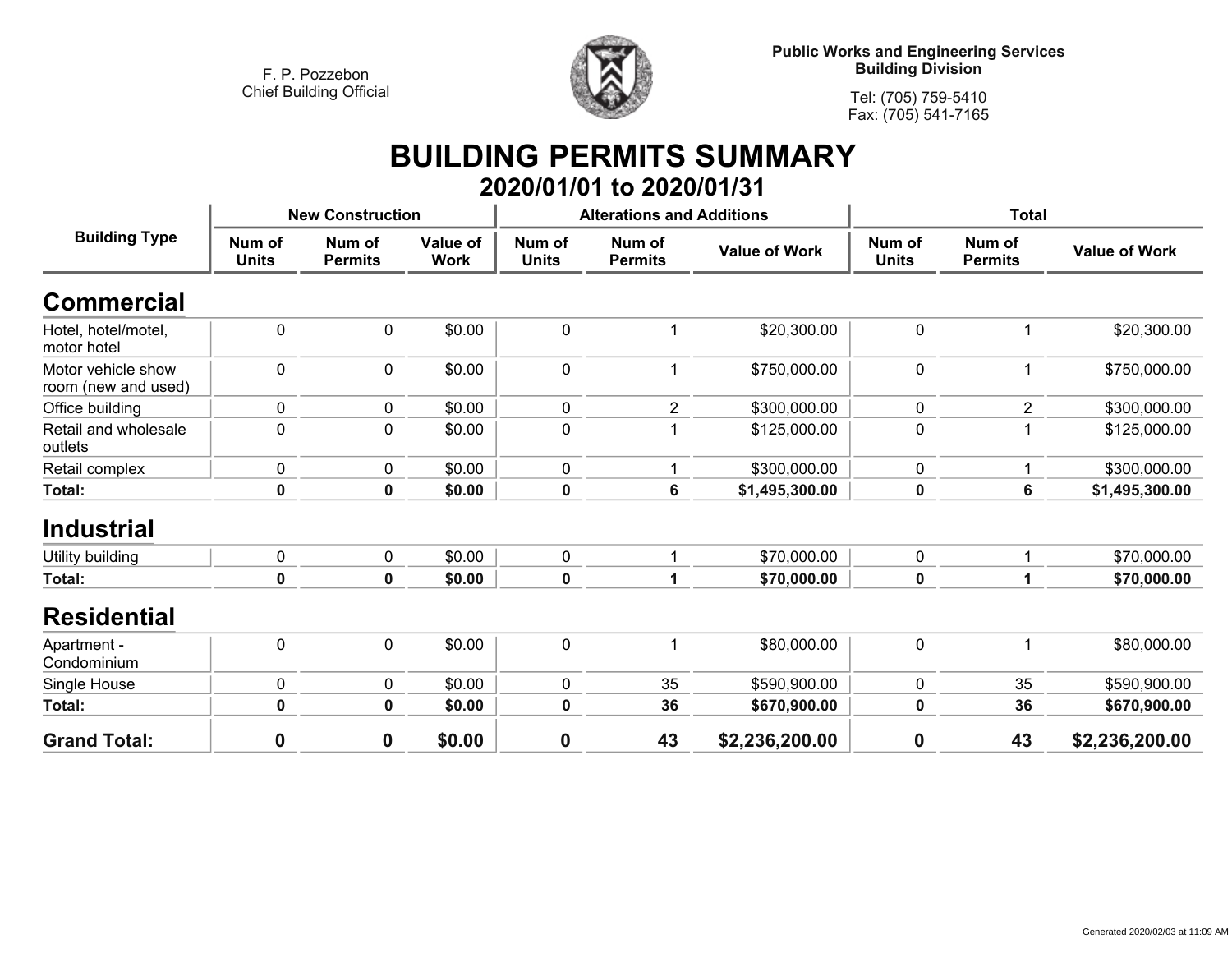

**Public Works and Engineering Services Building Division**

**Tel: (705) 759-5410Fax: (705) 541-7165**

## **DEMOLITION PERMITS SUMMARY 2020/01/01 to 2020/01/31**

| <b>Building</b><br><b>Type</b> | <b>New Construction</b> |                          |                         |                        | <b>Alterations and Additions</b> |                      | <b>Total</b>           |                          |                      |
|--------------------------------|-------------------------|--------------------------|-------------------------|------------------------|----------------------------------|----------------------|------------------------|--------------------------|----------------------|
|                                | Num of<br><b>Units</b>  | Num of<br><b>Permits</b> | Value of<br><b>Work</b> | Num of<br><b>Units</b> | Num of<br><b>Permits</b>         | <b>Value of Work</b> | Num of<br><b>Units</b> | Num of<br><b>Permits</b> | <b>Value of Work</b> |
| <b>Commercial</b>              |                         |                          |                         |                        |                                  |                      |                        |                          |                      |
| Restaurant                     | 0                       | 0                        | \$0.00                  | $\mathbf{0}$           |                                  | \$500.00             | 0                      |                          | \$500.00             |
| Total:                         | 0                       | 0                        | \$0.00                  |                        |                                  | \$500.00             | 0                      |                          | \$500.00             |
| <b>Residential</b>             |                         |                          |                         |                        |                                  |                      |                        |                          |                      |
| Apartment                      | 0                       | 0                        | \$0.00                  | -9                     | 4                                | \$50,000.00          | -9                     | 4                        | \$50,000.00          |
| Single House                   | 0                       | 0                        | \$0.00                  | -1                     | 2                                | \$12,000.00          | -1                     | 2                        | \$12,000.00          |
| Total:                         | 0                       | 0                        | \$0.00                  | $-10$                  | 6                                | \$62,000.00          | $-10$                  | 6                        | \$62,000.00          |
| <b>Grand Total:</b>            | 0                       | 0                        | \$0.00                  | $-10$                  |                                  | \$62,500.00          | $-10$                  |                          | \$62,500.00          |